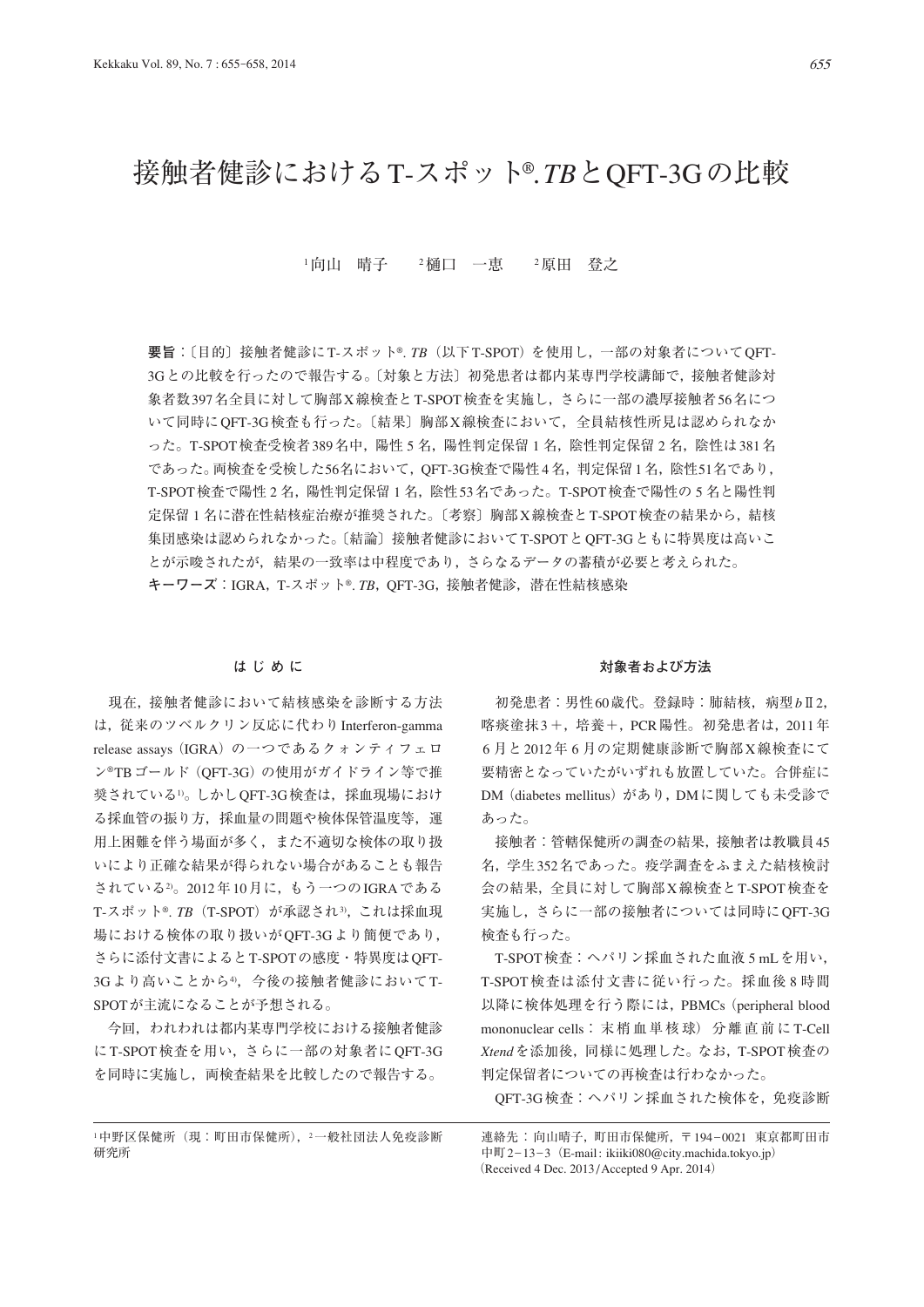研究所においてQFT-3G専用採血管 3 本にピペットを用 い 1 mLずつ分注後,培養した。培養後,血漿中のIFNγ測定は添付文書に従い行った。

# **結 果**

 初発患者は塗抹陽性 3+で,3 カ月間症状があり,胸部 X線の所見や,本人の校内での活動状況,接触状況等の 調査の結果,当初は大規模な集団感染が予想された。こ のため,濃厚接触者群である教職員および学生全員を健 診対象とした。

 胸部X線検査を受診した390名について,全員結核性 所見は認められなかった。T-SPOT検査においては,全 受診者389名中, 陽性 5 名, 陽性判定保留 1 名, 陰性判 定保留 2 名, 陰性 381 名であった。T-SPOT と OFT-3Gの 両検査は濃厚接触群である教職員43名と,担当してい た講義時間数が学生の中では比較的長いクラスのうち, 同意の得られた学生の13名に実施され,学生13名は両 検査共に陰性であった。教職員については,QFT-3G検 査で陽性 4 名,判定保留 1 名,陰性38名であり,T-SPOT 検査では陽性 2 名,陽性判定保留 1 名,陰性40名であっ た。T-SPOT陽性2名と陽性判定保留1名は、OFT-3G検 査で陽性であったが,QFT-3G検査陽性 1 名と判定保留 1名はT-SPOT検査で陰性であった (Fig.) (Table 1)。

OFT-3G 検査陽性·T-SPOT 検査陰性の 1 名 (ID: 2) の結果は,Table 1に見るように陰性コントロール値が高 い検体であった。このような陰性コントロール値が高い 検体の場合,QFT-3G検査の特性上,より検査値のバラ ツキが大きくなる。また,QFT-3G判定保留・T-SPOT検 査陰性の 1 名の結果は,数値が0.11 IU/mLと判定保留 の基準値を若干上回る値であった。T-SPOTとOFT-3G を健常者において比較した報告では,QFT-3Gは健常者 において判定保留を出す可能性が示唆されている5。こ のような理由により、両者については潜在性結核感染症 と診断せずに経過観察とした。以上の結果から,潜在性 結核感染者は教職員 3 名と学生 3 名の合計 6 名と判断さ れた。潜在性結核感染者とされた教職員のうち 1 名は,



**Fig.** Flowchart of contact investigation.

Total 389 subjects were tested with T-SPOT. Fifty-six of them were also tested with QFT-3G. Subjects in columns with the shadow were treated for latent tuberculosis infection.

**Table 1** T-SPOT.*TB* results of positive and borderline subjects in QFT-GIT test

|                |                  |                | T-SPOT.TB |                  | OFT-GIT |                  |            |     |         |
|----------------|------------------|----------------|-----------|------------------|---------|------------------|------------|-----|---------|
| ID             | Nil <sup>1</sup> | Panel A        | Panel B   | Mit <sup>2</sup> | Results | Nil <sup>1</sup> | $\rm AG^3$ | Mit | Results |
|                |                  | 13             | 8         | 271              | P       | 0.04             | 3.49       | >10 |         |
| $\overline{c}$ |                  | $\overline{0}$ | $\theta$  | 263              | N       | 1.34             | 1.77       | >10 | P       |
| 3              | $\theta$         | $\overline{2}$ | 16        | 274              | P       | 0.02             | 1.65       | >10 | D       |
| $\overline{4}$ | $\Omega$         | 6              | 2         | 304              | $P-B$   | 0.02             | 0.39       | >10 | D       |
| 5              | $\mathcal{D}$    | $\mathfrak{D}$ | $\Omega$  | 313              | N       | 0.13             | 0.24       | >10 | B       |

<sup>1</sup>Negative control

2Positive control

<sup>3</sup>TB antigens

P: positive, N: negative, B: borderline, P-B: positive borderline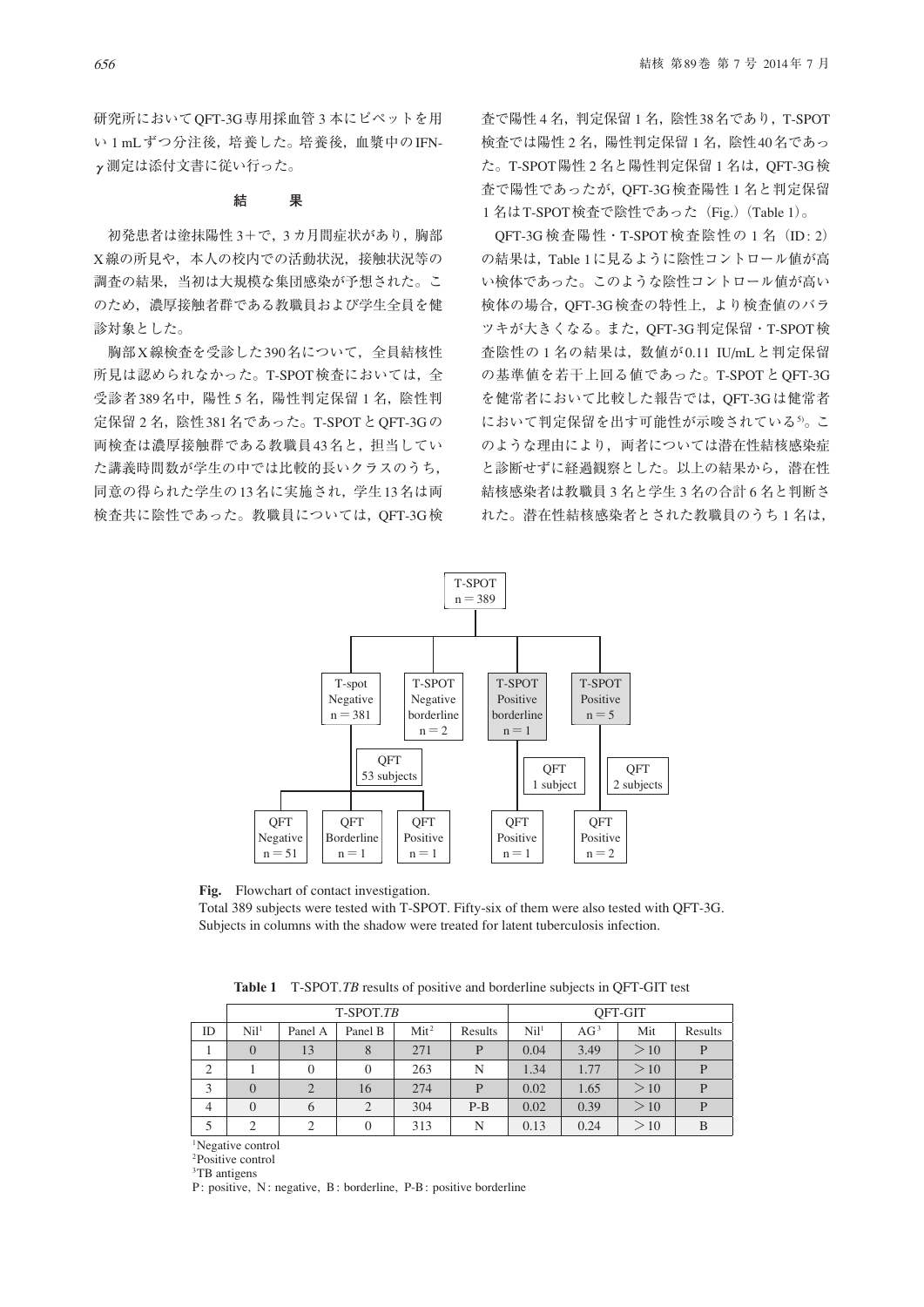当初の聴き取りでは接触が薄く,年齢も高いことから今 回の感染とは考えにくいとして当初は経過観察の方針で あったが,再度の問診の結果,潜在性結核感染症治療の 対象となった。

OFT-3G と T-SPOT 検査の結果の一致率 κ は, 0.604 で あり中程度の一致を示した(Table 2)。

# **考 察**

 今回,おそらくT-SPOT検査を保健所として初めて大 規模接触者健診に使用したと思われる事例であり,学生 の中には採血経験がなく不安を訴える受検者も少なくな かったが,T-SPOT検体の取り扱いが容易であったこと 等が幸いし,大規模健診であったにもかかわらずきわめ て円滑な健診が実施された。さらに,T-SPOT検査の応 用の経験がなかった管轄保健所が主催する検討会に,検 査機関の専門家が参画して,結果の解釈等について直接 意見交換をしながら方針を決定できたことも,意義が大 きかった。

 本事例において全接触者397名中,胸部X線検査上結 核発病者はなく,またIGRA検査の結果より,教職員 3 名と学生 3 名に潜在性結核感染症治療が推奨された。学 生内における罹患率は0.8%であり,一般人口の推定罹 患率とほぼ同レベルであることから6, 学生内での感染 は否定的であると考えられる。一方,濃厚接触者群であ った教職員においては今回の感染と考えられる罹患率は 4.7%であり,若干の曝露があった可能性が示唆された。

 両検査を比較した結果では,大多数の学生が両検査で 陰性であったことから両検査共に高い特異度をもつこと が示唆された。

 これまで利用可能なIGRA検査はQFT-3Gのみであっ たため、接触者健診はOFT-3Gで行われていたが、新た なT-SPOT検査が接触者健診の場においてQFT-3G検査 の結果とどのように相関するのかを検討することは今後 の重要な課題であると考えられる。今回、われわれの比 較検討ではT-SPOTとOFT-3Gは中程度の一致率となり, 特に判断の難しいQFT-3G陰性コントロール高値検体や 判定保留検体においてT-SPOT検査結果と乖離が見られ た。このような乖離の評価には,さらなる多くのデータ の蓄積が必要と考えられる。

# **Table 2** Comparison of tests results between T-SPOT.*TB* and QFT-GIT

|         |   | T-SPOT.TB | Total |    |  |
|---------|---|-----------|-------|----|--|
|         |   |           |       |    |  |
|         |   |           |       |    |  |
| QFT-GIT | B |           |       |    |  |
|         |   |           | 51    |    |  |
| Total   |   |           | 53    | 56 |  |

P: positive, N: negative, B: borderline  $\kappa$  value = 0.604

# **結 論**

 接触者健診においてT-SPOTとQFT-3G検査は共に特 異度は高いことが示唆されたが,結果の一致率は中程度 であり,今後さらなるデータの蓄積が必要と考えられた。

### **謝 辞**

 本接触者健診に関しご尽力いただきました江戸川区保 健所の山川博之先生,中野区保健所の渡部葉子氏,辻内 衣子氏に深謝いたします。

著者のCOI (conflicts of interest) 開示:本論文発表内 容に関して特になし。

# **文 献**

- 1 ) 結核予防会:「感染症法に基づく結核の接触者健康診 断の手引きとその解説─結核の接触者健診Q&A付き」. 平成22年改訂版, 結核予防会, 東京, 2010.
- 2 ) 結核感染診断研究会ホームページ http://tb-diagnosisresearch.net $(2013.6.17.$ アクセス)
- 3 ) オックスフォード・イムノテックホームページ http:// www.tspot-tb.jp/whatsnew/pdf/TSPOTpressrelease\_121113. pdf (2013.6.17. アクセス)
- 4 ) オックスフォード・イムノテックホームページ http:// www.tspot-tb.jp/product/performance/(2013.6.17.アクセス)
- 5 ) Higuchi K, Sekiya Y, Igari H, et al.: Comparison of specificities between two interferon-gamma release assays in Japan. Int J Tuber Lung Dis. 2012; 16: 1190-1192.
- 6 ) 大森正子:結核既感染者数の推計. 結核予防会結核研 究所疫学情報センター. 2009.